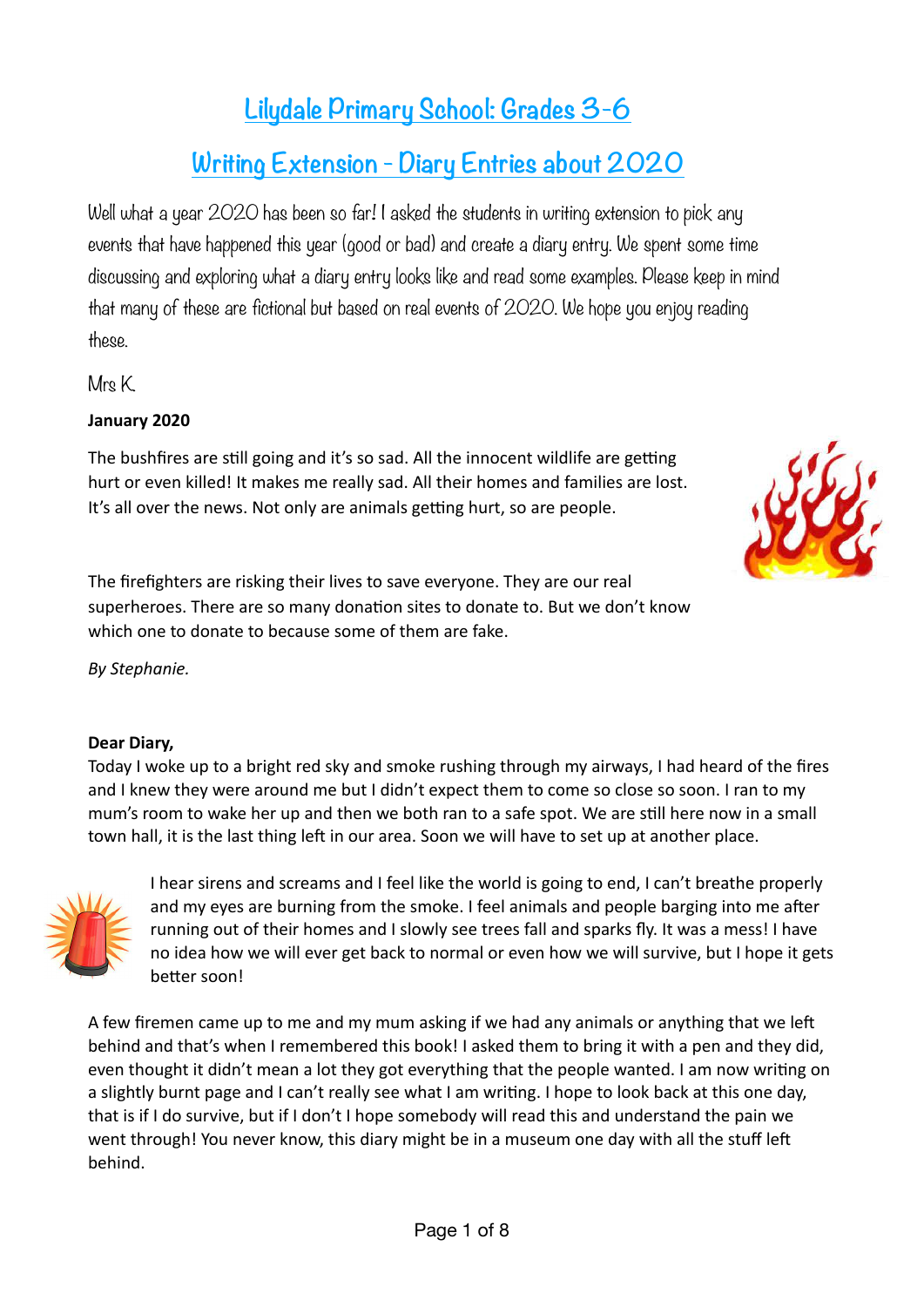This is an event I will never forget! Two people have died and several have been injured. I have a burn down my leg and a cut through my thumb, it hurts so bad to see everything go right in front of you. All my memories and dreams are crushed! *By Isie.*



#### **Dear Diary,**

The screaming was so loud, the energy was magical. As the lights turned off I knew it was about to begin. The feeling was electrifying. I knew by the end of the concert I wouldn't have a voice anymore.

I felt so happy and grateful to be there, I was having the time of my life. I didn't want it to end. But the show ended with a banger and I left the concert fulfilled with joy.

It was definitely one of the best nights of my life. the screams that echoed around the building, the groups of people dancing. It was truly something special and I was a part of it! *By Gemma* 



## **26/1/2020**

Kobe Bryant died today.

I have to admit, I don't follow basketball but I did know some basketball players and I knew Kobe.



He was such a hero, not only did we lose Kobe but we lost eight other people, one being his daughter. Gigi (Gianna) Bryant died alongside her dad. She was only 13 and had her whole future planned for her. She was guaranteed a spot in a basketball league and was awesome at basketball.

The other people that died were a 13 year old, 14 year old, 45, 46, 56 year old and the pilot was 50.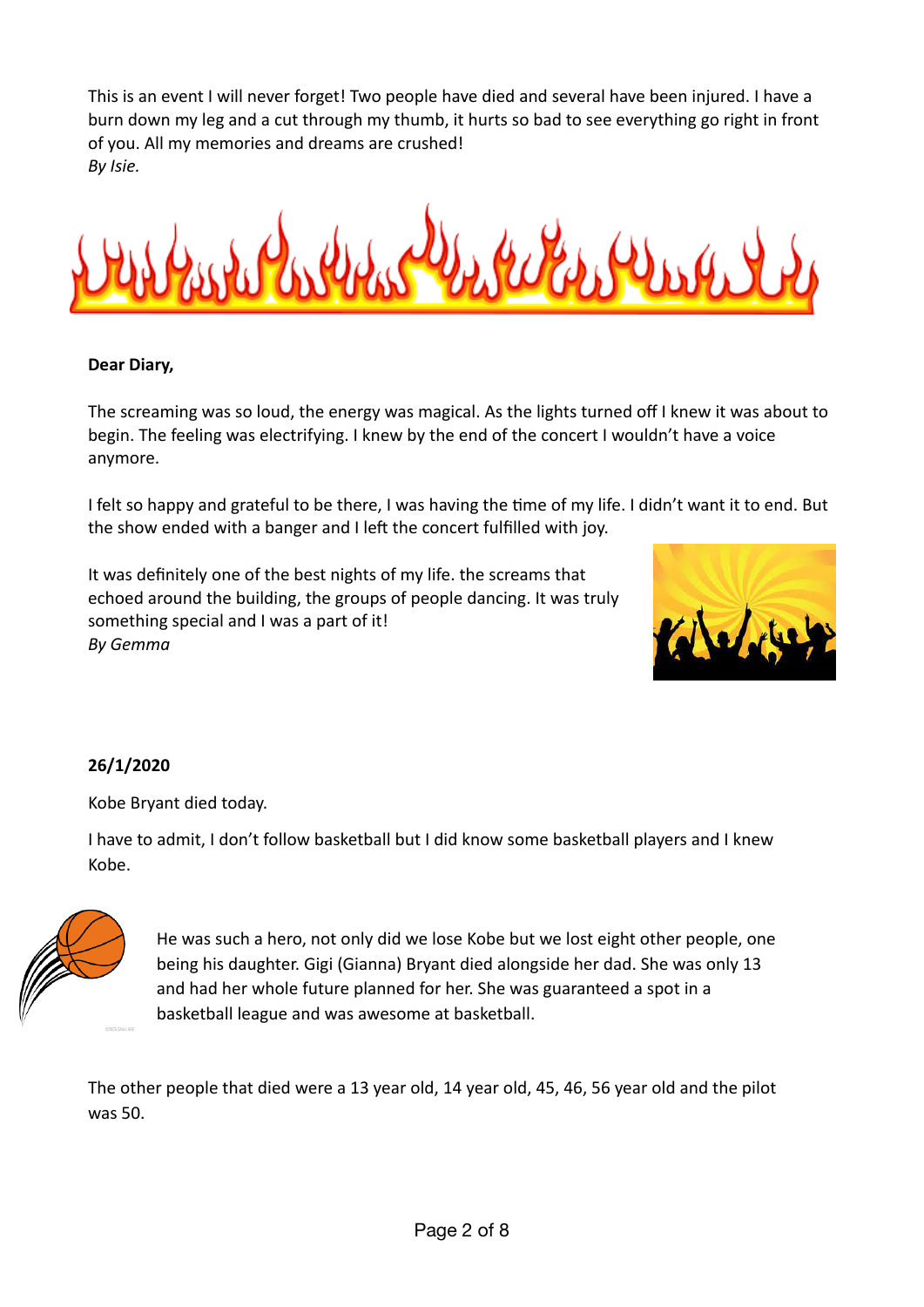It's a horrible way to die and just makes me want to spend as much time with my family and loved ones as possible.

Everyone is upset about Kobe and Gigi but we need to remember the other lives that were taken too. It's the worst way to die and I make sure everyday I kiss and hug my family when they go or I go. You never know which day will be their last.

*By Stephanie.*

#### **March 2020,**

There is a new thing called Coronavirus in China. I don't think it will get to Australia and it can't be that bad. Even if it does get to Australia it probably won't effect us because it can't be bad right. I don't know what to think of it though, what if it is really bad and it gets to Australia and I get it and die! I doubt that though. I don't really know what to write, I think that's it! *By Emma* 

## **28/3/2020**

I went shopping with my mum today. It was so weird! Ever since this Corona thing has entered Australia, people have been panicking and taking all the toilet paper! I live in a family of 6 and we are desperately in need of toilet paper. Even if it's just 1 pack!

Everyone was panicking and buying as many supplies as possible. I didn't think that there was any reason to panic!



Anyways, we managed to get 2 packs of toilet paper, we were lucky! We got more bread and milk and we made sure to use the hand sanitiser on the way in and out.

We were lucky because we got Maccas on the way back! It was delicious. I thought about eating all of it, so my sisters don't get any. Yep, I'm evil. *By Inara.* 

#### **March 2020**

In 2020 there was a new virus called Coronavirus or COVID19. I'm not sure if that's short for Coronavirus because there's no 'd' in the word.



Corona means crown and virus means a type of germ so tiny that they can go inside your body and make you sick. I'm sure that Corona means crown, so they called it Coronavirus because the germ looks like a crown.

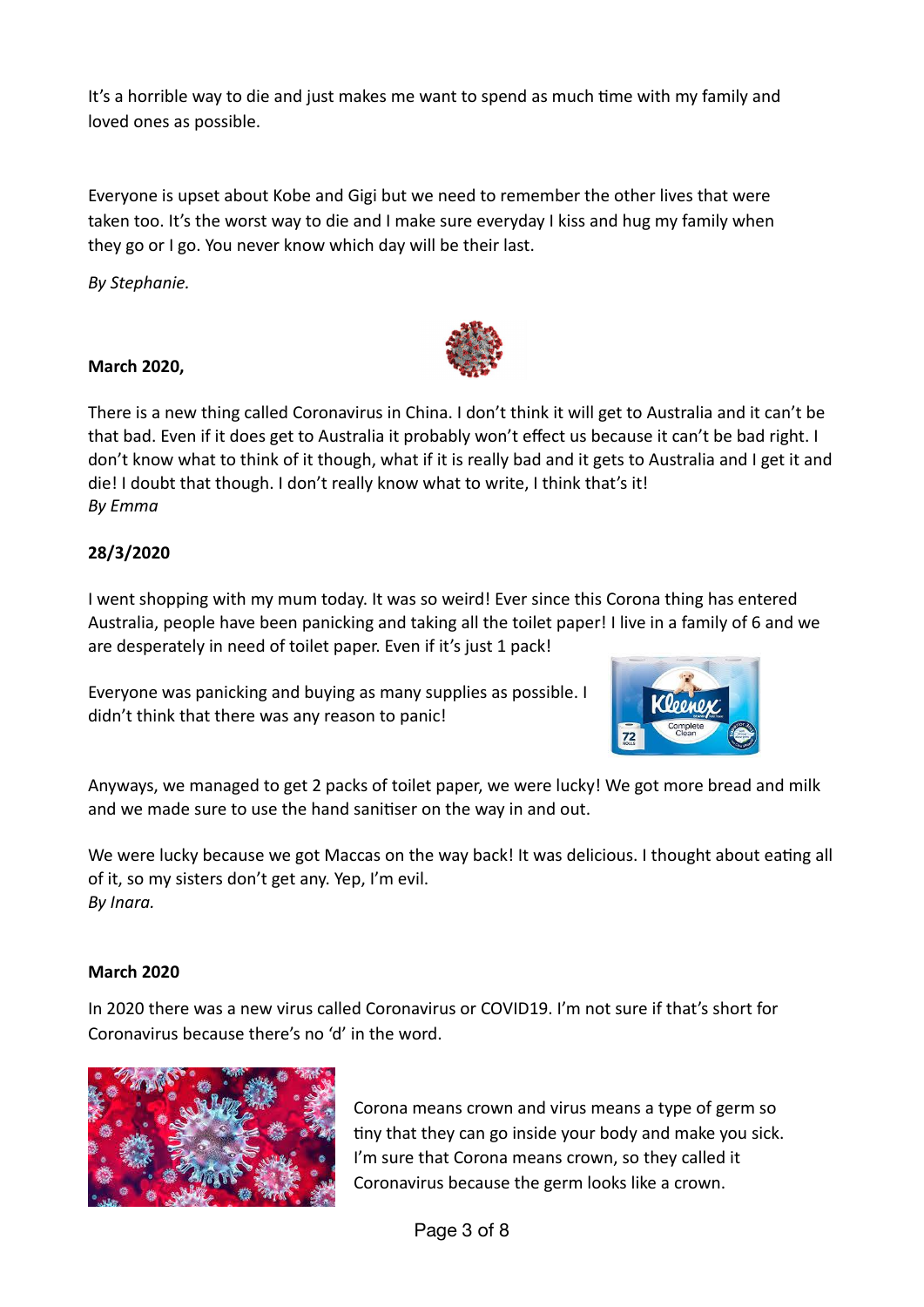The first day I heard it on the news was in March. They said 'Novel Coronavirus' in some parts. I thought someone had made a best selling book about a virus! But unfortunately it was real. I also heard on the news that a cruise ship infected everyone (mostly) that's how it came to Australia.

In April, it was the first ever remote learning. I didn't like it at all! What I hate about it is that lots of people have technical problems.



*By Reema.* 



#### **Dear Diary,**

I haven't written one of these in ages! Sorry, but I'm really scared now! THE VIRUS IS VERY BAD AND HAS GOT TO AUSTRALIA. IT HAS ALSO KILLED SOME PEOPLE! Some people wear masks but it's not mandatory yet. We also can't see our friends or go to school. We have to do online school, but I kinda like it! *By Emma.* 

## **Tuesday 24 March**

Today we were going to start something new for school… home schooling. My sister was a bit nervous and funny and mum was a bit stressed but trying to keep things organised. I thought it would be fun and exciting but I was a bit nervous too. I was nervous because I had never done online schooling before.



Mum taught me how to get online and to see the planners. When I got online I saw all my



*By Spencer* 

friends and my teacher Miss Doensen. I saw the whole grade ready to start the day. I said hi to everyone. On the start of the Webex session it said to get our writing book and pencil out. [Diary it was a bit boring when I had to do it every single day.] I wish I could play with my friends, not just see them online. We had less work to do though, so I was done with my work pretty quickly.

#### **June 2020**



I am so excited that school has started again. My head is racing with so many questions. What will it be like? Will half the class still be doing remote learning? Will we still have to social distance? Will the tables be one metre apart? And that was only half of the questions! Although school is only for two weeks it is going to be a whole new experience.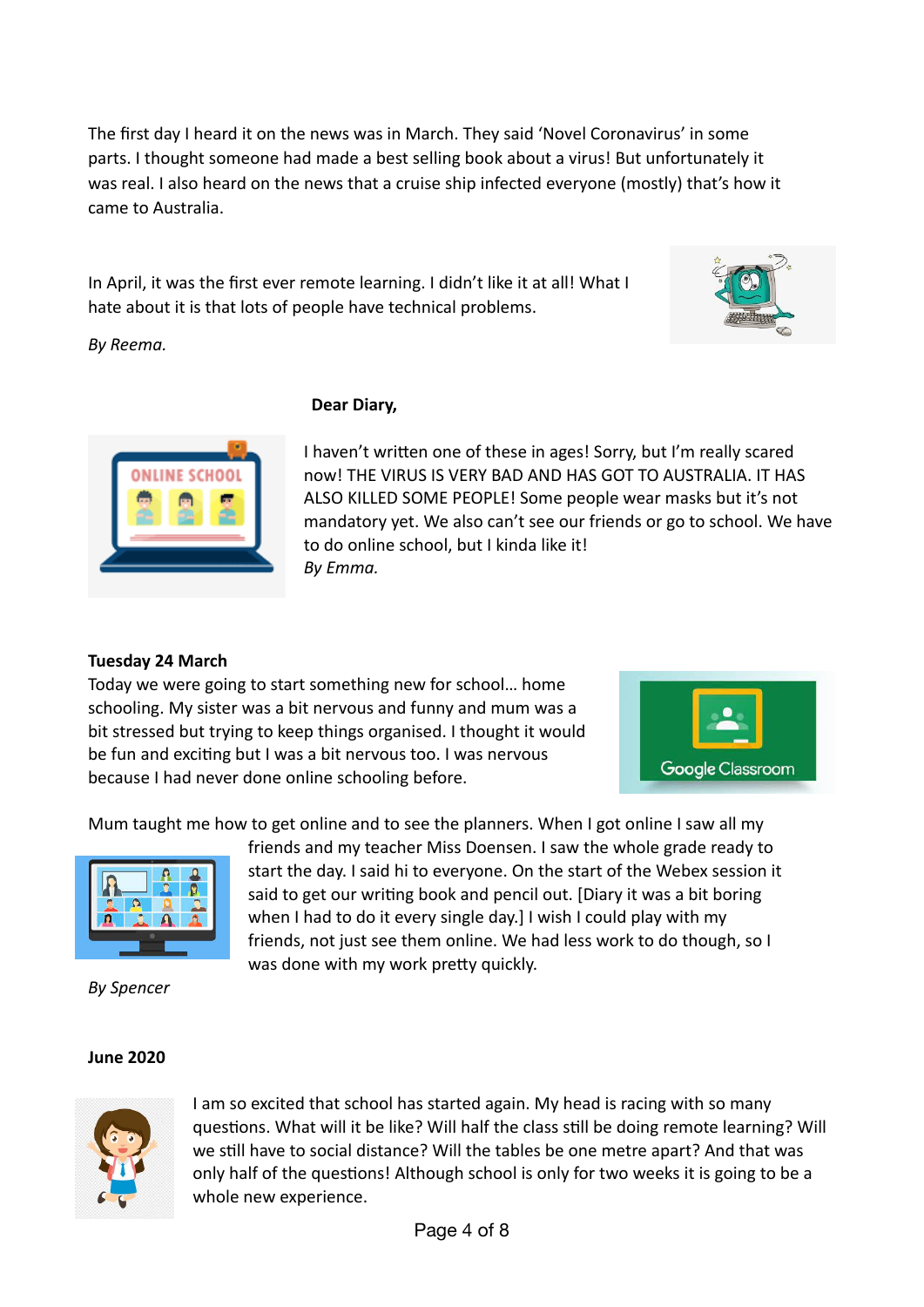It was all so different. Staggered pick ups and drop offs and then we had to put on hand sanitisers, which I absolutely hated because they smell awful! But I really liked the staggered pick ups and drop offs because you get 30 minutes just to play games and watch movies. Yesterday was my third day of school again.



We had to wait in the car for ten minutes because we were early and we have to be exactly on time. When I got out of the car it was so cold, as it was winter. Then we had to put hand sanitiser on. When I finally got in the classroom it was so warm the heater had been left on for a really long time. I immediately saw my friends playing four in a row. I quickly joined them. The day ended as quickly as it began.

*By Pal* 

## **Saturday, the 10th of July**

"Charlotte, today is the day!" I whispered in my sisters' ear eagerly. "Wake up, wake up, wake up! It's the day the first chick hatches!"

"Go away! I'm not ready to wake up yet," she groaned as if she had stayed up till midnight last night.

"Suit yourself," I said snobbishly. I ran down to the bathroom where the chick was going to hatch, nothing it hadn't even pipped. I was drowned with disappointment and sorrow, tears pricked the back of my eyes, but I held them back. I walked out of the room. I didn't feel very happy, I asked my Mum if I could put the TV on.

## *2 Hours later…*

"OK Grace time to turn the TV off!" Mum yelled very loudly.

"Seriously?" I replied, "But I don't want to!"

"TV off now!" Mum bellowed.

"Fine," I walked into the room where the chicken was… It had pipped! I ran down as fast as I could to tell my Mum.

"What? Really?" she ran down to the bathroom to see. Yep, it definitely had! We both started skipping around the house while singing "the chicken is hatching the chicken is hatching the chicken is hatching!"

## *3 Hours later…*

"Mum, I'm worried that the chicken hasn't hatched yet" I said fearfully. "So am I, to be honest I think we have to be ready for it not to hatch"… I felt horrible, out of five eggs only one was fertile and it might not even hatch.

## *About 6 PM…*



"Gracie! Charlie! The chicken's hatching!" We both thundered down to the bathroom, the top of the egg was just starting to lift off. Everybody was there watching the chick. The top of the egg just popped off; the cute, little chick rested. She gave one last push. It had happened…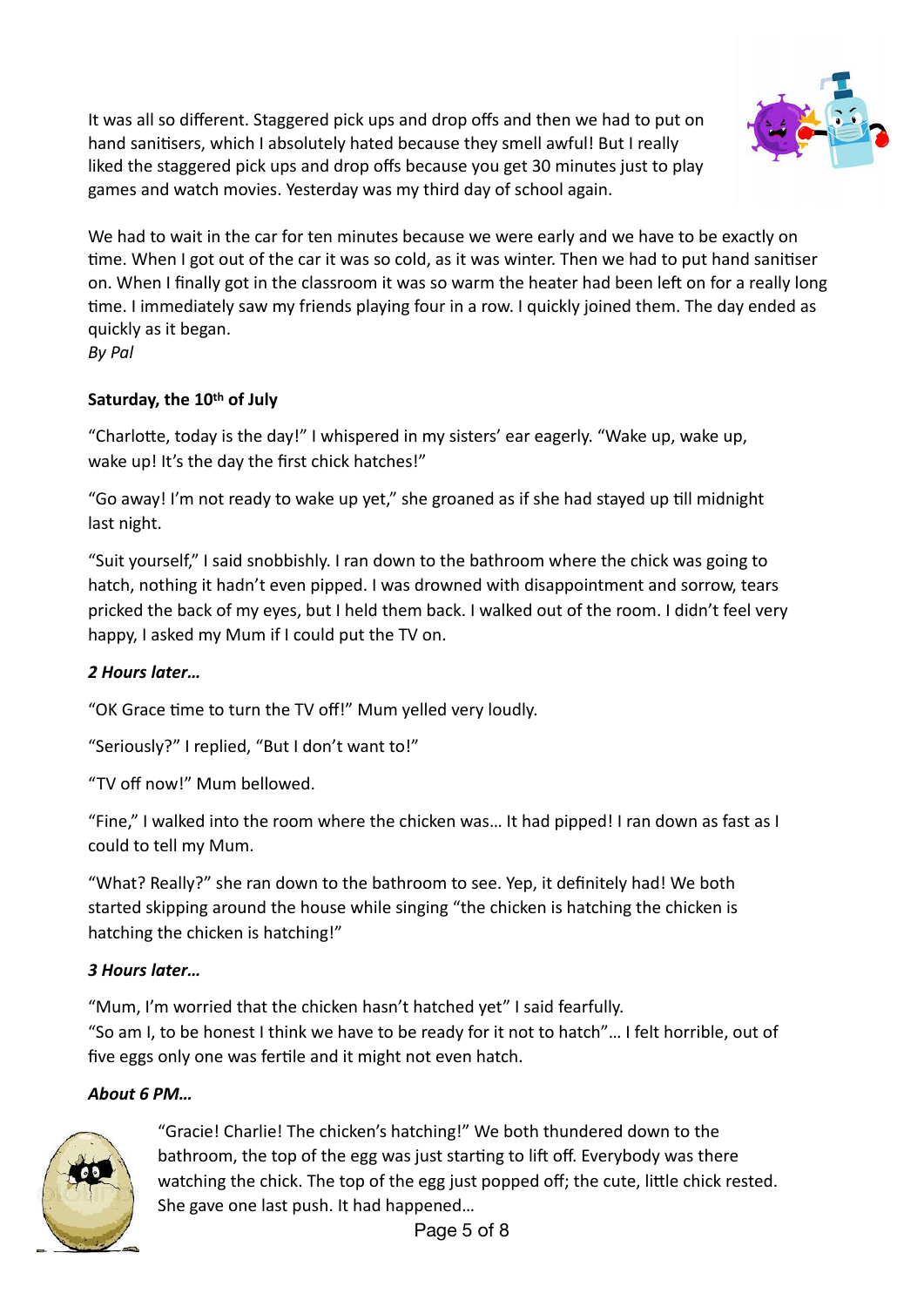The chick had finally hatched! All the doubt flooded out of me and was replaced with happiness. Despite how much my dad says that he hates chickens he certainly fell in love with this one!

## *1 Day later…*

"Mum! Can I hold the chick?" I yelled.

"Oh, go on then" she replied.

"She's so fluffy" I said. The chick was small and fluffy, she had a yellow belly and a black back. I was so happy she made it!

## *2 Weeks later…*

Polly is now a happy, healthy chicken and snuggles with dad, under his beard, on the couch all the time! Its really funny, I'm really glad we decided to try and hatch those eggs!



*By Grace* 

## **July 2020**

We were at home with the telly on, watching the news. My mum was making dinner. Me, my dad and my sister were sitting on the couch. I usually find watching the news quite boring but today I didn't find it boring because they were actually talking about things like what is the next thing that we're going to do about the COVID-19. They were talking about if we should move to the fourth stage of lockdown. Until... suddenly I heard the telly say we ARE moving to stage 4 lockdown...



I was really surprised because I never thought that it would ever come to stage 4. That made me remember the first lockdown, when the news told all the people that the beaches were closed. But no one really listened, they were all still going to the beach. That was until they said on the news that anyone who went to the beach will get a fine. I thought that if most people didn't follow the rules about the beach then how many people won't follow the rules about stage 4?

Fourth restrictions meant: Only one person could go shopping. You have to wear masks and you can only go 5km away from your house. We are lucky that we all went to the shops two days before these restrictions were made. So in other words the only place kids can really go is on a short walk with a mask. Nothing really to keep us busy anymore. Although, there still is remote learning. For kids you're almost completely locked in your house. The last time I went on a walk each and every road was filled with people with masks, I had never seen so many people walking at the same time! I thought that maybe it was because you really can't go anywhere besides on a walk. So for kids you're almost completely locked in your house.



I think it's going to be really heard for everyone to stay only 5km away from their homes. You have to buy groceries and you have all sorts of things that you need to do but you can't because you have to stay ONLY 5km away from your home. *By Pal*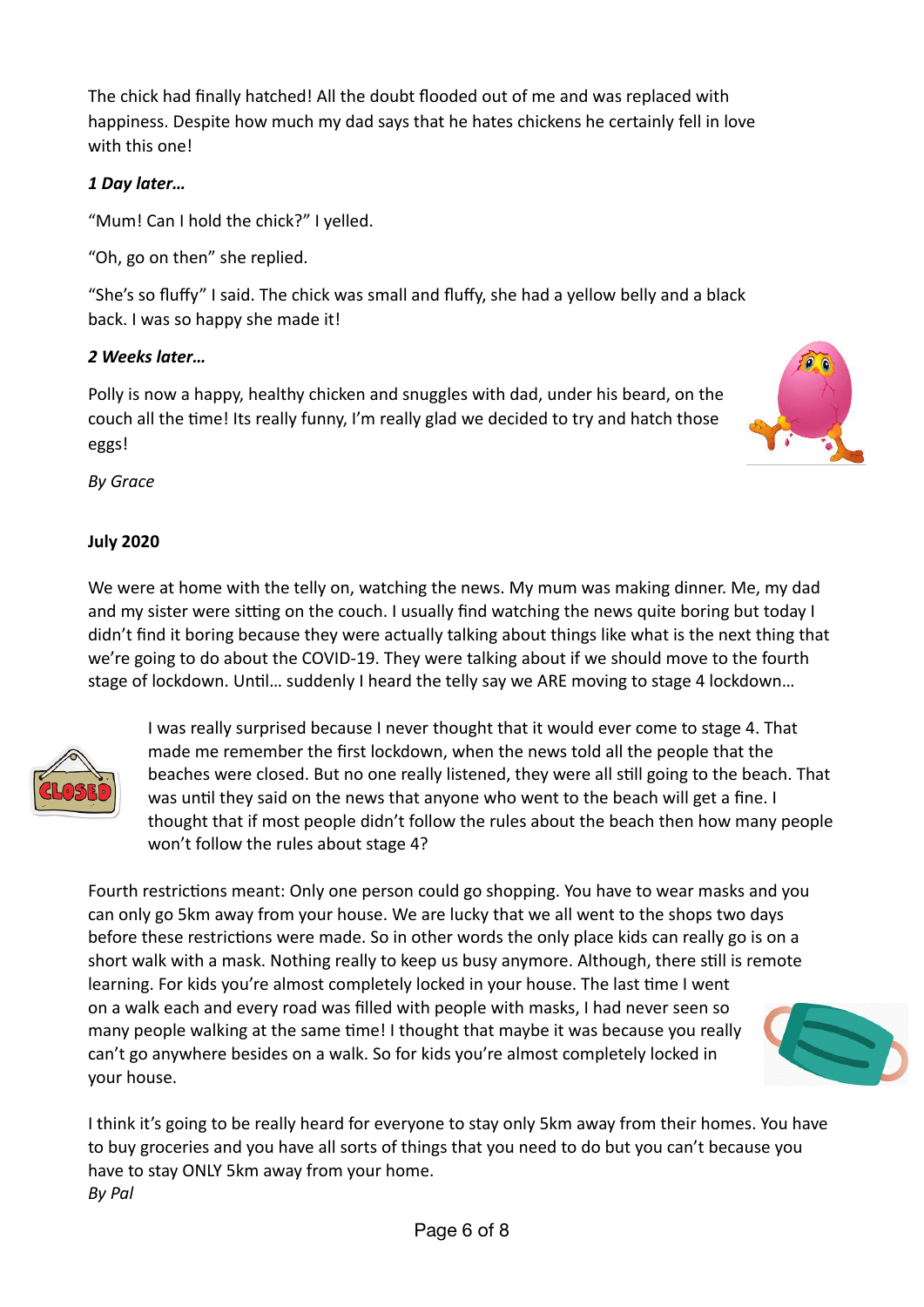#### **Dear Diary,**

Today I found out the worst news ever, we were going back into lockdown.



I can't bear the thought of not being able to see my friends and family again. If being in quarantine is keeping everyone safe, then I guess we just have to deal with it.

I just hope that us Grade 6s still get a graduation. I know that it won't be the same type that the year before had, but I and I'm sure everyone else would be grateful for whatever we do.

As long as everyone just follows the rules, even though some people aren't. *By Gemma.* 

#### **Quarantine: My "Fun" Adventures**

So my family and I are in lockdown. ("*yippee!"*) The reason, well it all started a long time ago (March sometime)

So I'm watching the news. Agh stupid Coronavirus thing, oh well at least Australia doesn't have it yet. It all started in China. Rumours saying from eating a bat or something. I don't know, I just get so frustrated with this stuff.

Aghh, spoke too soon. Some princess boat brought it over or something. I don't really like listening to the news, it's scary and keeps me up at night. Hopefully it doesn't go big here. We already suffered with bushfires.



Ok I'm really jinxing this now.We have had thousands of new cases. Not really, only a couple hundred, but I feel like I need to add more drama to this story! The Premier is saying that we might have to lockdown and do school from home. I'm nervous, because I feel like I will fall behind in school. (without having Mr GD hovering over my shoulder 24/7) But then I'm also excited! I can wear my pjs, (waist down so the camera can't see) slippers, eat whenever I want… oh and do work at my own pace! But I really don't want to lockdown.

GUESS WHAT!? We're in lockdown :(. I'm not allowed to see my friends or go anywhere. I'm doing school from home and the best part is I can wear pj pants and slippers and my teachers won't even realise! (Well they will now when they read this.) But I miss my friends, and it gets so boring around here sometimes.

We are going back to school! Yay! I'm so happy! We still have to keep our distance and make sure we don't really hug or touch anyone.

Agh, I swear school only lasted for a week! And we are already back in lockdown. We had our last dinner with friends before the restrictions started. But now we can't see them. So we said our goodbyes and held back the tears. (Not really, but kinda)